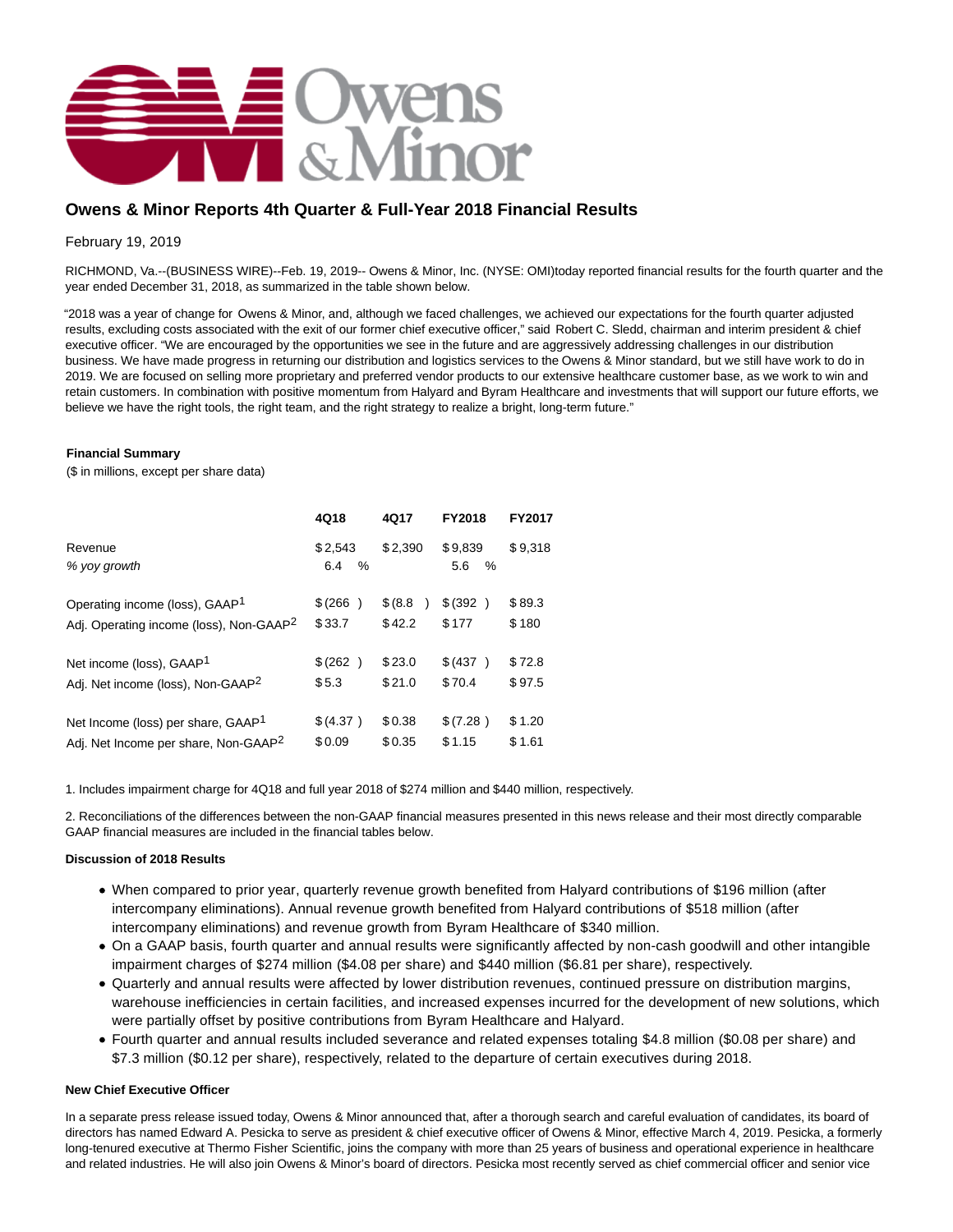president of Thermo Fisher Scientific, where he was responsible for developing and leading the company's go to market strategies and managing the company's commercial approach.

### **Amended Credit Agreement & Dividend for 1Q 2019**

On February 12, 2019, the company entered into an amended credit agreement that enhances the company's financial flexibility and, among other things, revises the financial covenants throughout the life of the agreement. As a result of this agreement, the company's interest expense will increase going forward, which is reflected in the financial guidance for 2019.

Owens & Minor also announced that its board of directors has approved a first quarter dividend payment of \$0.0025 per share. This dividend is payable on March 29, 2019, to shareholders of record as of March 15, 2019.

#### **Financial Guidance and Outlook**

"2019 is about laying the foundation for a much more profitable future, and I am confident that the company is on the right track," said Sledd. "Our guidance encompasses the increased interest expense from the amended credit agreement, thoughtful investments for our future, and deleveraging our balance sheet."

For 2019, the company expects adjusted net income per share to be in a range of \$0.60 to \$0.75 per share.

Additional details related to expectations for 2019 are provided in a presentation posted on th[e Investor Relations section o](https://cts.businesswire.com/ct/CT?id=smartlink&url=http%3A%2F%2Finvestors.owens-minor.com%2Fevents-presentations&esheet=51942996&newsitemid=20190219006072&lan=en-US&anchor=Investor+Relations+section&index=1&md5=74fe8272f6b0013e0b86679904d50c63)f the company's website.

Although the company does provide guidance for adjusted earnings per share (which is a non-GAAP financial measure), it is not able to forecast the most directly comparable measure calculated and presented in accordance with GAAP without unreasonable effort. Certain elements of the composition of the GAAP amount are not predictable, making it impracticable for the company to forecast. Such elements include, but are not limited to restructuring and acquisition charges. As a result, no GAAP guidance or reconciliation of the company's adjusted earnings per share guidance is provided. For the same reasons, the company is unable to assess the probable significance of the unavailable information, which could have a potentially significant impact on its future GAAP financial results. The outlook is based on certain assumptions that are subject to the risk factors discussed in the company's filings with the Securities and Exchange Commission ("SEC").

### **Upcoming Investor Events**

Owens & Minor plans to participate in the following investor conferences in the first quarter of 2019, and the company will post webcasts of formal presentations on its corporate website.

- J.P. Morgan Global High Yield & Leveraged Finance; February 25
- Barclays Global Healthcare; March 12

#### **Investor Conference Call & Supplemental Material for 2018 Financial Results**

Owens & Minor executives will host a conference call, which will also be webcast, to discuss the results at 8:30 a.m. EST on Wednesday, February 20, 2019. Participants may access the call at 866-393-1604. The international dial-in number is 224-357-2191. A replay of the call will be available for one week by dialing 855-859-2056. The access code for the conference call, international dial-in and replay is #3609149. A webcast of the event and a corresponding slide presentation will be available on [www.owens-minor.com u](https://cts.businesswire.com/ct/CT?id=smartlink&url=http%3A%2F%2Fwww.owens-minor.com&esheet=51942996&newsitemid=20190219006072&lan=en-US&anchor=www.owens-minor.com&index=2&md5=079195f2a465cc6200bed87fd5f87d6b)nder th[e Investor Relations section.](https://cts.businesswire.com/ct/CT?id=smartlink&url=http%3A%2F%2Finvestors.owens-minor.com%2Fevents.cfm&esheet=51942996&newsitemid=20190219006072&lan=en-US&anchor=Investor+Relations+section&index=3&md5=0011fa35e4c52d8be46fbe27b6ef0d85)

#### **Safe Harbor**

This release is intended to be disclosure through methods reasonably designed to provide broad, non-exclusionary distribution to the public in compliance with the SEC's Fair Disclosure Regulation. This release contains certain "forward-looking" statements made pursuant to the Safe Harbor provisions of the Private Securities Litigation Reform Act of 1995. These statements include, but are not limited to, the statements in this release regarding our expectations with respect to our 2019 financial performance, as well as other statements related to the company's expectations regarding the performance of its business, growth, improvement of operational performance, and the performance of and synergies from the recently acquired Byram Healthcare and Halyard businesses. Forward-looking statements involve known and unknown risks and uncertainties that may cause our actual results in future periods to differ materially from those projected or contemplated in the forward-looking statements. Investors should refer to Owens & Minor's Annual Report on Form 10-K for the year ended December 31, 2017, filed with the SEC including the sections captioned "Cautionary Note Regarding Forward-Looking Statements" and "Item 1A. Risk Factors," and subsequent quarterly reports on Form 10-Q and current reports on Form 8-K filed with or furnished to the SEC, for a discussion of certain known risk factors that could cause the company's actual results to differ materially from its current estimates. These filings are available a[t www.owens-minor.com.](https://cts.businesswire.com/ct/CT?id=smartlink&url=http%3A%2F%2Fwww.owens-minor.com&esheet=51942996&newsitemid=20190219006072&lan=en-US&anchor=www.owens-minor.com&index=4&md5=04febe408d879c3a0b93ad0f253a464c) Given these risks and uncertainties, Owens & Minor can give no assurance that any forward-looking statements will, in fact, transpire and, therefore, cautions investors not to place undue reliance on them. Owens & Minor specifically disclaims any obligation to update or revise any forward-looking statements, whether as a result of new information, future developments or otherwise.

Owens & Minor uses its web site[, www.owens-minor.com,](https://cts.businesswire.com/ct/CT?id=smartlink&url=http%3A%2F%2Fwww.owens-minor.com&esheet=51942996&newsitemid=20190219006072&lan=en-US&anchor=www.owens-minor.com&index=5&md5=8ce84e12908c00837f6b241287bb1d36) as a channel of distribution for material company information, including news releases, investor presentations and financial information. This information is routinely posted and accessible under the Investor Relations section.

#### **About Owens & Minor**

Owens & Minor, Inc. (NYSE: OMI) is a global healthcare solutions company with integrated technologies, products, and services aligned to deliver significant and sustained value for healthcare providers and manufacturers across the continuum of care. With 17,000 dedicated teammates serving healthcare industry customers in 90 countries, Owens & Minor helps to reduce total costs across the supply chain by optimizing episode and pointof-care performance, freeing up capital and clinical resources, and managing contracts to optimize financial performance. A FORTUNE 500 company, Owens & Minor was founded in 1882 in Richmond, Virginia, where it remains headquartered today. The company now has distribution, production, customer service and sales facilities located across the Asia Pacific region, Europe, Latin America, and North America. For more information about Owens & Minor, visi[t owens-minor.com,](https://cts.businesswire.com/ct/CT?id=smartlink&url=http%3A%2F%2Fwww.owens-minor.com&esheet=51942996&newsitemid=20190219006072&lan=en-US&anchor=owens-minor.com&index=6&md5=3d547c31e337f23365e8eb81ed084962) follow [@Owens\\_Minor on Twitter,](https://cts.businesswire.com/ct/CT?id=smartlink&url=https%3A%2F%2Ftwitter.com%2FOwens_Minor&esheet=51942996&newsitemid=20190219006072&lan=en-US&anchor=%40Owens_Minor+on+Twitter&index=7&md5=bfbda1a50382c084ea89286e75b4e657) and connect on LinkedIn at [www.linkedin.com/company](https://cts.businesswire.com/ct/CT?id=smartlink&url=http%3A%2F%2Fwww.linkedin.com%2Fcompany%2Fowens-%26-minor&esheet=51942996&newsitemid=20190219006072&lan=en-US&anchor=www.linkedin.com%2Fcompany%2Fowens-%26-minor&index=8&md5=eb238a2dc9075964684b22ca06b239ad) /owens-&-minor.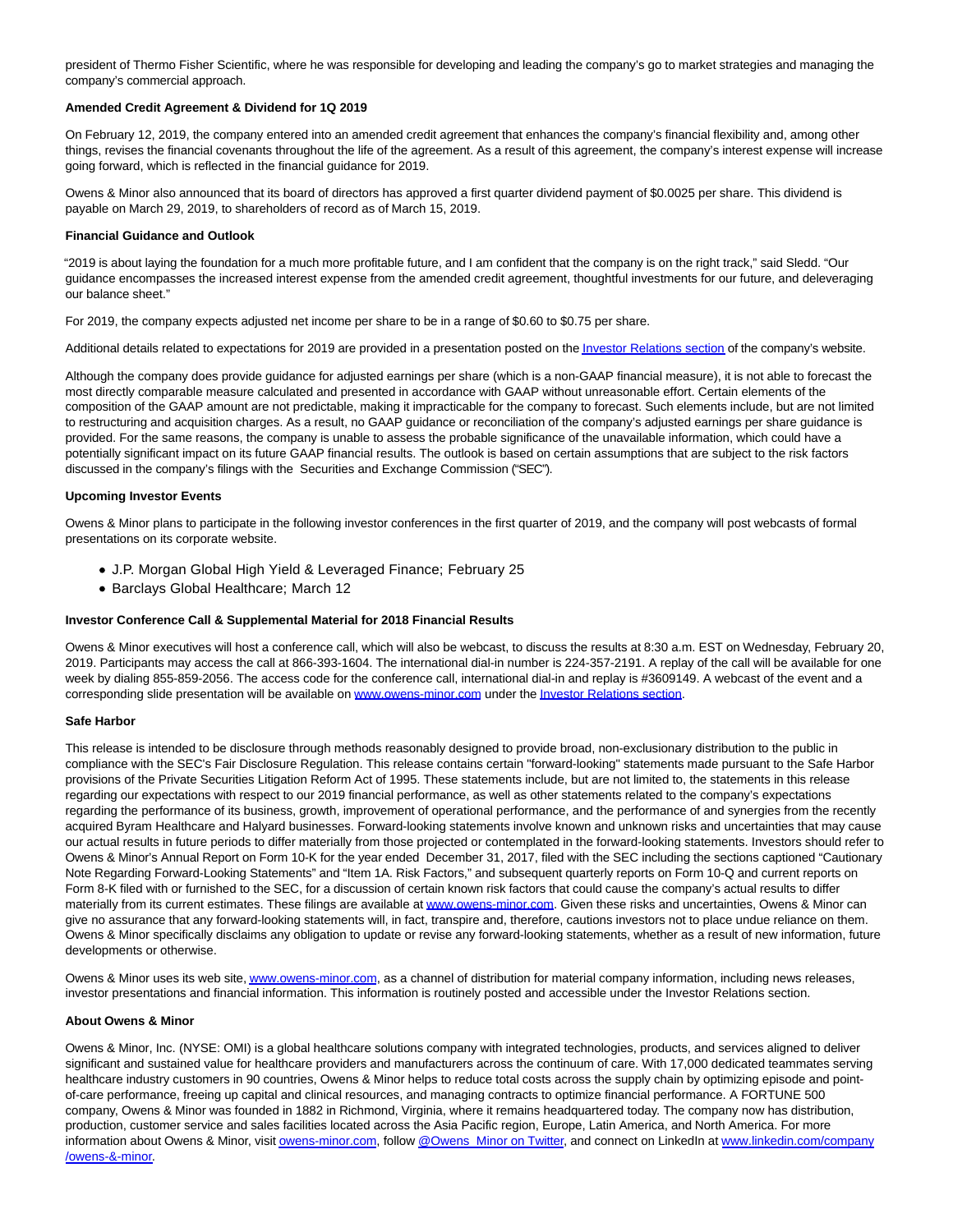### **Owens & Minor, Inc. Consolidated Statements of Income (Loss) (unaudited)**

(dollars in thousands, except per share data)

|                                                      | Three Months Ended December 31, |  |             |  |  |
|------------------------------------------------------|---------------------------------|--|-------------|--|--|
|                                                      | 2018                            |  | 2017        |  |  |
| Net revenue                                          | \$2,542,981                     |  | \$2,389,834 |  |  |
| Cost of goods sold                                   | 2,178,271                       |  | 2,074,622   |  |  |
| Gross margin                                         | 364,710                         |  | 315,212     |  |  |
| Distribution, selling and administrative expenses    | 343,600                         |  | 281,625     |  |  |
| Goodwill and intangible asset impairment charges     | 274,166                         |  |             |  |  |
| Acquisition-related and exit and realignment charges | 14,784                          |  | 39,573      |  |  |
| Other operating (income) expense, net                | (2,143                          |  | 2,786       |  |  |
| Operating income (loss)                              | (265, 697)                      |  | (8,772)     |  |  |
| Interest expense, net                                | 24,371                          |  | 9,556       |  |  |
| Income (loss) before income taxes                    | (290,068)                       |  | (18, 328)   |  |  |
| Income tax provision (benefit)                       | (28,247                         |  | (41, 325)   |  |  |
| Net income (loss)                                    | \$ (261, 821)                   |  | \$22,997    |  |  |
| Net income (loss) per common share:                  |                                 |  |             |  |  |
| <b>Basic and diluted</b>                             | \$(4.37)                        |  | \$ 0.38     |  |  |

|                                                      | For the Years Ended December 31, |  |             |  |  |
|------------------------------------------------------|----------------------------------|--|-------------|--|--|
|                                                      | 2018                             |  | 2017        |  |  |
| Net revenue                                          | \$9,838,708                      |  | \$9,318,275 |  |  |
| Cost of goods sold                                   | 8,471,745                        |  | 8,146,409   |  |  |
| Gross margin                                         | 1,366,963                        |  | 1,171,866   |  |  |
| Distribution, selling and administrative expenses    | 1,261,748                        |  | 1,016,978   |  |  |
| Goodwill and intangible asset impairment charges     | 439,613                          |  |             |  |  |
| Acquisition-related and exit and realignment charges | 62,200                           |  | 60,707      |  |  |
| Other operating (income) expense, net                | (4,424                           |  | 4,930       |  |  |
| Operating income (loss)                              | (392,174                         |  | 89,251      |  |  |
| Interest expense, net                                | 77,021                           |  | 31,773      |  |  |
| Income (loss) before income taxes                    | (469,195                         |  | 57,478      |  |  |
| Income tax provision (benefit)                       | (32, 183)                        |  | (15, 315)   |  |  |
| Net income (loss)                                    | \$ (437,012)                     |  | \$72,793    |  |  |
| Net income (loss) per common share:                  |                                  |  |             |  |  |
| <b>Basic and diluted</b>                             | \$(7.28)                         |  | 1.20<br>S.  |  |  |

**Owens & Minor, Inc.**

**Condensed Consolidated Balance Sheets (unaudited)**

(dollars in thousands)

# **December 31, 2018 December 31, 2017**

| <b>Assets</b>               |           |           |
|-----------------------------|-----------|-----------|
| <b>Current assets</b>       |           |           |
| Cash and cash equivalents   | \$103,367 | \$104,522 |
| Accounts receivable, net    | 823,418   | 758,936   |
| Merchandise inventories     | 1,290,103 | 990,193   |
| Other current assets        | 321.690   | 328.254   |
| <b>Total current assets</b> | 2.538.578 | 2,181,905 |
| Property and equipment, net | 386,723   | 206.490   |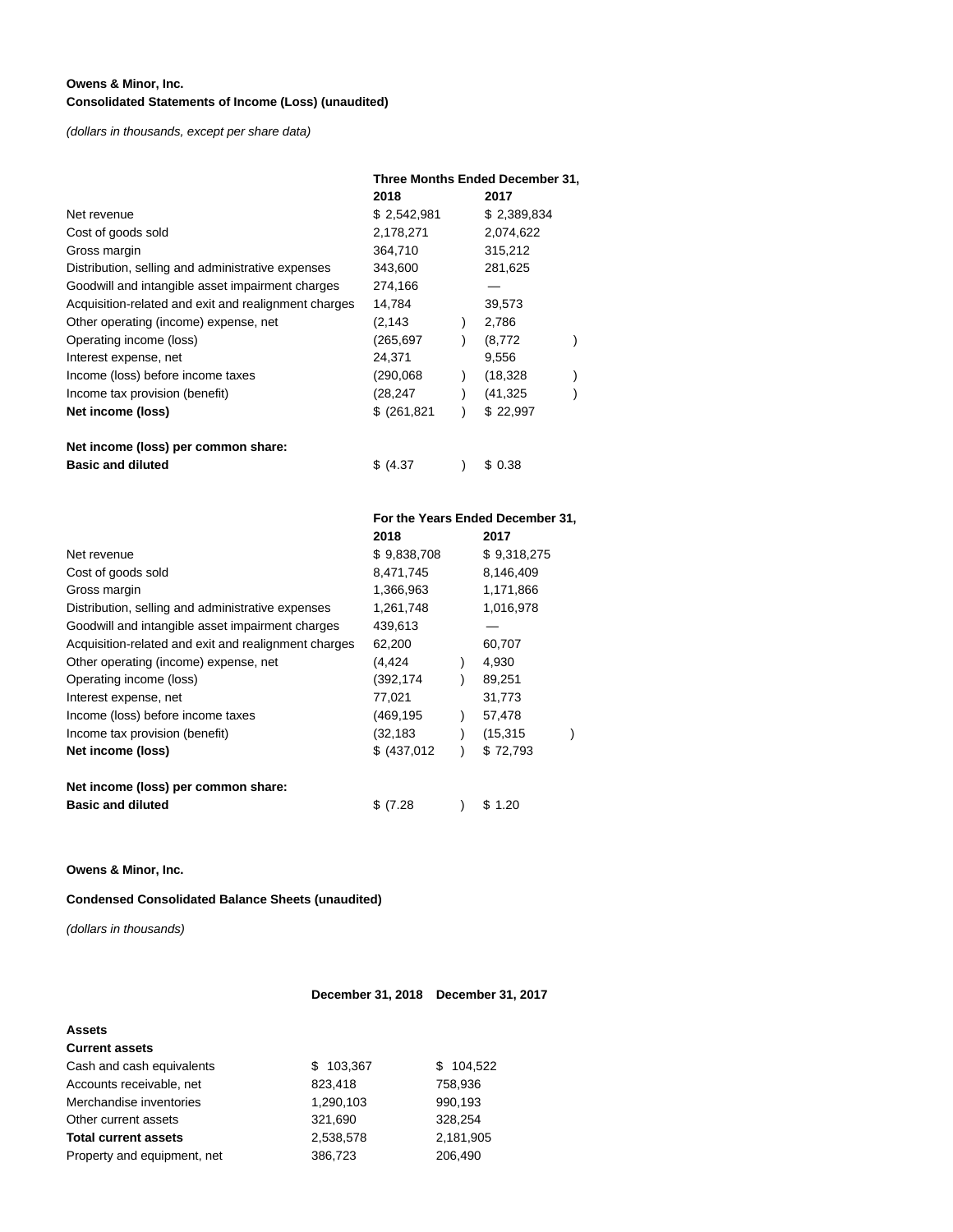| Goodwill, net                             | 414,122     | 713,811     |
|-------------------------------------------|-------------|-------------|
| Intangible assets, net                    | 321,764     | 184,468     |
| Other assets, net                         | 112,601     | 89,619      |
| <b>Total assets</b>                       | \$3,773,788 | \$3,376,293 |
| <b>Liabilities and equity</b>             |             |             |
| <b>Current liabilities</b>                |             |             |
| Accounts payable                          | \$1,109,589 | \$947,572   |
| Accrued payroll and related liabilities   | 48,203      | 30,416      |
| Other current liabilities                 | 314,219     | 331,745     |
| <b>Total current liabilities</b>          | 1,472,011   | 1,309,733   |
| Long-term debt, excluding current portion | 1,650,582   | 900,744     |
| Deferred income taxes                     | 50,852      | 74,247      |
| Other liabilities                         | 81,924      | 76,090      |
| <b>Total liabilities</b>                  | 3,255,369   | 2,360,814   |
| <b>Total equity</b>                       | 518,419     | 1,015,479   |
| <b>Total liabilities and equity</b>       | \$3,773,788 | \$3,376,293 |

# **Owens & Minor, Inc.**

# **Consolidated Statements of Cash Flows (unaudited)**

(dollars in thousands)

|                                                                                                 |              | For the Years Ended December 31,<br>2018 |            | 2017      |  |
|-------------------------------------------------------------------------------------------------|--------------|------------------------------------------|------------|-----------|--|
| <b>Operating activities:</b>                                                                    |              |                                          |            |           |  |
| Net income (loss)                                                                               | \$ (437,012) | $\lambda$                                | \$72,793   |           |  |
| Adjustments to reconcile net income (loss) to cash provided by (used for) operating activities: |              |                                          |            |           |  |
| Depreciation and amortization                                                                   | 101,927      |                                          | 59,443     |           |  |
| Share-based compensation expense                                                                | 16,376       |                                          | 11,911     |           |  |
| Goodwill and intangible asset impairment charges                                                | 439,613      |                                          |            |           |  |
| Deferred income tax (benefit) expense                                                           | (35,018)     | $\lambda$                                | (49,988)   | $\lambda$ |  |
| Provision for losses on accounts receivable                                                     | 9,430        |                                          | 2,674      |           |  |
| Changes in operating assets and liabilities:                                                    |              |                                          |            |           |  |
| Accounts receivable                                                                             | 11,106       |                                          | (100, 010) | $\lambda$ |  |
| Merchandise inventories                                                                         | (65, 451)    | $\lambda$                                | (57,032)   | $\lambda$ |  |
| Accounts payable                                                                                | 92,179       |                                          | 143,947    |           |  |
| Net change in other assets and liabilities                                                      | (23, 604)    | $\lambda$                                | (33, 263)  | $\lambda$ |  |
| Other, net                                                                                      | 6,043        |                                          | 6,299      |           |  |
| Cash provided by operating activities                                                           | 115,589      |                                          | 56,774     |           |  |
| <b>Investing activities:</b>                                                                    |              |                                          |            |           |  |
| Acquisitions, net of cash acquired                                                              | (751, 834)   | $\lambda$                                | (366, 569) | $\lambda$ |  |
| Additions to computer software and intangible assets                                            | (20, 812)    | $\lambda$                                | (16, 124)  | $\lambda$ |  |
| Additions to property and equipment                                                             | (44, 873)    |                                          | (34, 613)  | $\big)$   |  |
| Proceeds from sale of property and equipment                                                    | 1,690        |                                          | 663        |           |  |
| Cash used for investing activities                                                              | (815, 829)   |                                          | (416, 643) | $\lambda$ |  |
| <b>Financing activities:</b>                                                                    |              |                                          |            |           |  |
| Proceeds from issuance of debt                                                                  | 695,750      |                                          | 250,000    |           |  |
| Proceeds from revolving credit facility                                                         | 105,500      |                                          | 104,600    |           |  |
| Repayments of debt                                                                              | (16, 250)    |                                          | (3, 125)   |           |  |
| Financing costs paid                                                                            | (28, 512)    | $\lambda$                                | (1,798)    |           |  |
| Cash dividends paid                                                                             | (48, 200)    |                                          | (63, 151)  |           |  |
| Repurchases of common stock                                                                     |              |                                          | (5,000)    |           |  |
| Other, net                                                                                      | (7, 217)     |                                          | (8, 720)   |           |  |
| Cash provided by financing activities                                                           | 701,071      |                                          | 272,806    |           |  |
| Effect of exchange rate changes on cash and cash equivalents                                    | (1,986)      | $\lambda$                                | 6,097      |           |  |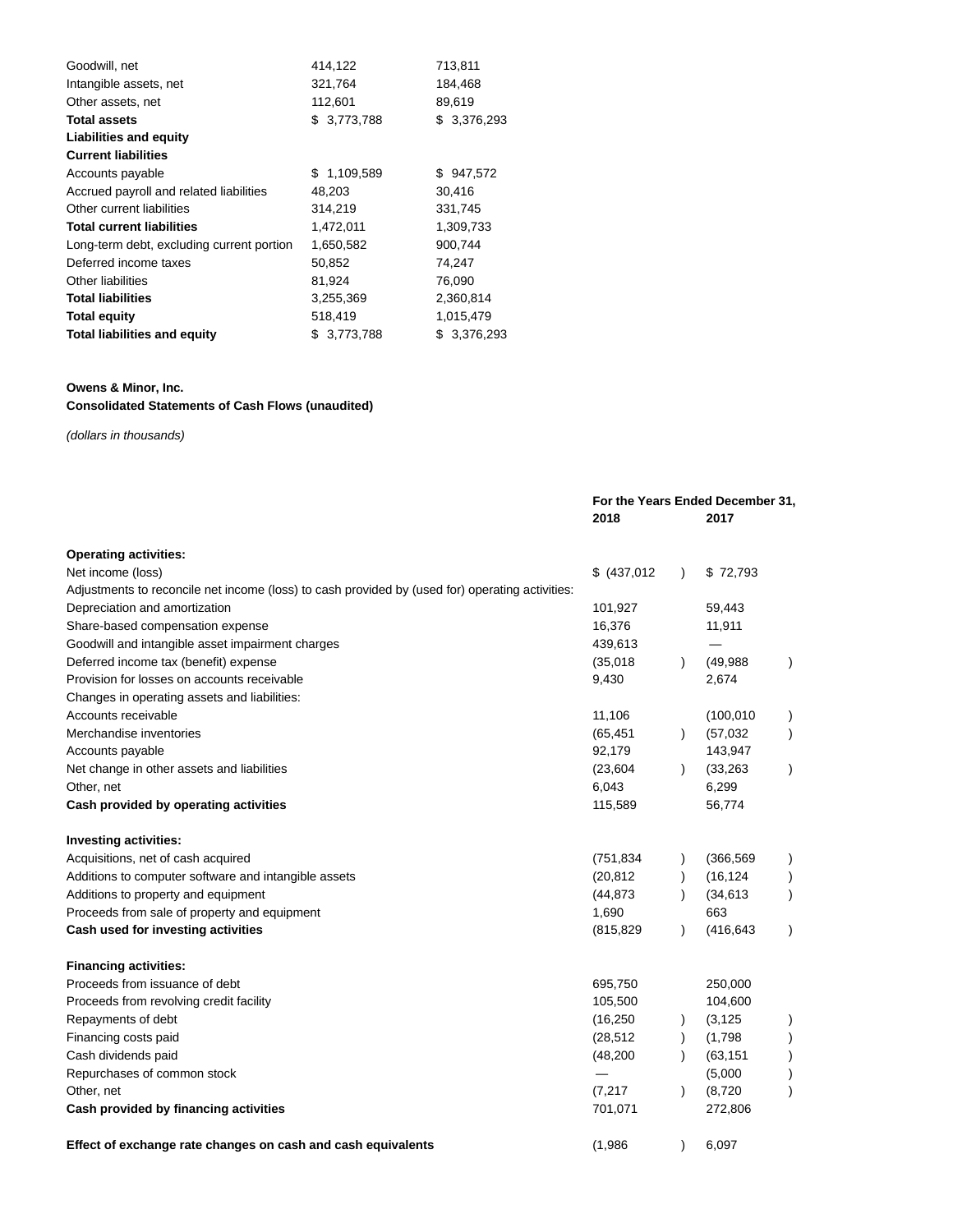# **Net decrease in cash and cash equivalents Cash and cash equivalents at beginning of period Cash and cash equivalents at end of period**

### **Owens & Minor, Inc.**

**Summary Segment Information (unaudited)**

(dollars in thousands)

|                             | Three Months Ended December 31, |                        |                       |             |                                       |       |  |  |
|-----------------------------|---------------------------------|------------------------|-----------------------|-------------|---------------------------------------|-------|--|--|
|                             | 2018                            |                        |                       | 2017        |                                       |       |  |  |
|                             |                                 | $%$ of<br>consolidated |                       |             | $%$ of<br>consolidated<br>net revenue |       |  |  |
|                             | Amount                          |                        | Amount<br>net revenue |             |                                       |       |  |  |
| Net revenue:                |                                 |                        |                       |             |                                       |       |  |  |
| Segment net revenue         |                                 |                        |                       |             |                                       |       |  |  |
| <b>Global Solutions</b>     | \$2,312,989                     | 90.95                  | %                     | \$2,379,892 | 99.58                                 | %     |  |  |
| <b>Global Products</b>      | 360,552                         | 14.18                  | %                     | 111,373     | 4.66                                  | %     |  |  |
| Total segment net revenue   | 2,673,541                       |                        |                       | 2,491,265   |                                       |       |  |  |
| Inter-segment revenue       |                                 |                        |                       |             |                                       |       |  |  |
| <b>Global Products</b>      | (130, 560)                      | (5.13)                 | )%                    | (101, 431)  | (4.24)                                | $)\%$ |  |  |
| Total inter-segment revenue | (130, 560)                      |                        |                       | (101, 431)  |                                       |       |  |  |
| Consolidated net revenue    | \$2,542,981                     | 100.00                 | $\%$                  | \$2,389,834 | 100.00                                | %     |  |  |

|                                                      |             | % of segment |               |             | % of segment |             |  |
|------------------------------------------------------|-------------|--------------|---------------|-------------|--------------|-------------|--|
| Operating income (loss):                             |             | net revenue  |               |             |              | net revenue |  |
| <b>Global Solutions</b>                              | \$19,359    | 0.84         | ℅             | \$33,457    | 1.41         | %           |  |
| <b>Global Products</b>                               | 14,337      | 3.98         | %             | 8,259       | 7.42         | %           |  |
| Inter-segment eliminations                           | 17          |              |               | 508         |              |             |  |
| Goodwill and intangible asset impairment charges     | (274,166    |              |               |             |              |             |  |
| Intangible amortization                              | (10, 367)   |              |               | (6,665)     |              |             |  |
| Acquisition-related and exit and realignment charges | (14, 784)   |              |               | (39,573     |              |             |  |
| Other $(1)$                                          | (93)        |              |               | (4,758)     |              |             |  |
| Consolidated operating income (loss)                 | \$(265,697) | (10.45)      | $\frac{9}{6}$ | \$ (8, 772) | (0.37)       | $)\%$       |  |
| Depreciation and amortization:                       |             |              |               |             |              |             |  |
| <b>Global Solutions</b>                              | \$16,246    |              |               | \$15,505    |              |             |  |
| <b>Global Products</b>                               | 12,085      |              |               | 2,135       |              |             |  |
| Consolidated depreciation and amortization           | \$28,331    |              |               | \$17,640    |              |             |  |
| <b>Capital expenditures:</b>                         |             |              |               |             |              |             |  |
| <b>Global Solutions</b>                              | \$9,372     |              |               | \$11,897    |              |             |  |
| <b>Global Products</b>                               | 9,007       |              |               | 1,051       |              |             |  |
| Consolidated capital expenditures                    | \$18,379    |              |               | \$12,948    |              |             |  |

# **Owens & Minor, Inc.**

**Summary Segment Information (unaudited)**

(dollars in thousands)

# **For the Years Ended December 31,**

|                                         | 2018        |                                       |      | 2017        |                                       |   |
|-----------------------------------------|-------------|---------------------------------------|------|-------------|---------------------------------------|---|
| Amount                                  |             | $%$ of<br>consolidated<br>net revenue |      | Amount      | $%$ of<br>consolidated<br>net revenue |   |
| Net revenue:                            |             |                                       |      |             |                                       |   |
| Segment net revenue<br>Global Solutions | \$9,188,066 | 93.39                                 | $\%$ | \$9,186,018 | 98.58                                 | % |

| (1, 155)  | (80,966   |  |
|-----------|-----------|--|
| 104,522   | 185.488   |  |
| \$103,367 | \$104,522 |  |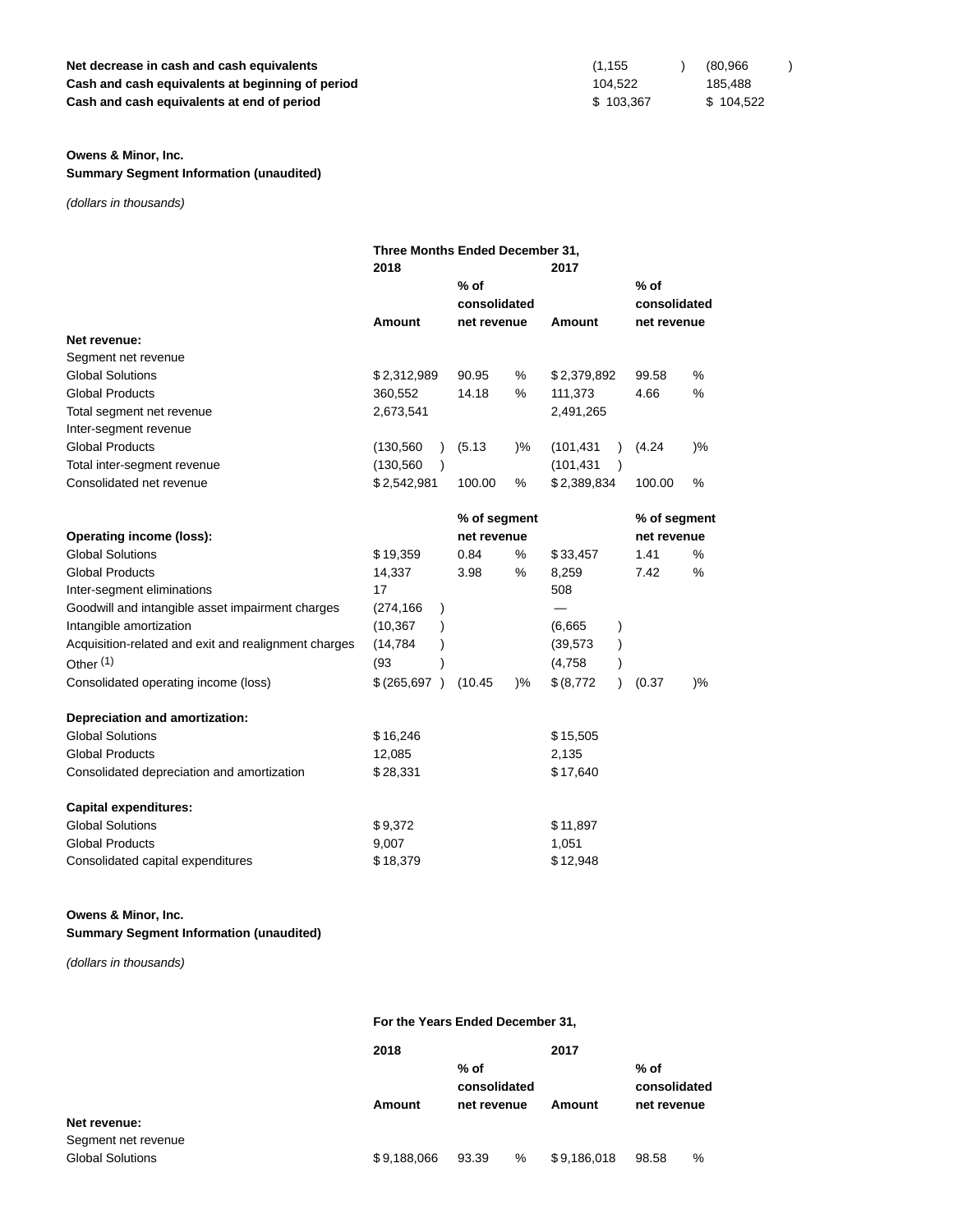| <b>Global Products</b>                               | 1,111,322                  | 11.29        | %             | 504,026     | 5.41         | %             |  |
|------------------------------------------------------|----------------------------|--------------|---------------|-------------|--------------|---------------|--|
| Total segment net revenue                            | 10,299,388                 |              |               | 9,690,044   |              |               |  |
| Inter-segment revenue                                |                            |              |               |             |              |               |  |
| <b>Global Products</b>                               | (460,680)                  | (4.68)       | $\frac{9}{6}$ | (371,769)   | (3.99)       | $\frac{9}{6}$ |  |
| Total inter-segment revenue                          | (460,680                   |              |               | (371,769)   |              |               |  |
| Consolidated net revenue                             | \$9,838,708                | 100.00       | %             | \$9,318,275 | 100.00       | %             |  |
|                                                      |                            | % of segment |               |             | % of segment |               |  |
| Operating income (loss):                             |                            | net revenue  |               |             | net revenue  |               |  |
| <b>Global Solutions</b>                              | \$104,099                  | 1.13         | %             | \$141,091   | 1.54         | %             |  |
| <b>Global Products</b>                               | 75,688                     | 6.81         | %             | 38,458      | 7.63         | %             |  |
| Inter-segment eliminations                           | (3,014)                    |              |               | 243         |              |               |  |
| Goodwill and intangible asset impairment charges     | (439,613                   |              |               |             |              |               |  |
| Intangible amortization                              | (36, 514)                  |              |               | (16, 402)   |              |               |  |
| Acquisition-related and exit and realignment charges | (62, 200)                  |              |               | (60, 707)   |              |               |  |
| Other <sup>(1)</sup>                                 | (30, 620)                  |              |               | (13, 432)   |              |               |  |
| Consolidated operating income (loss)                 | \$ (392, 174)<br>$\lambda$ | (3.99)       | $\frac{9}{6}$ | \$89,251    | 0.96         | %             |  |
| Depreciation and amortization:                       |                            |              |               |             |              |               |  |
| <b>Global Solutions</b>                              | \$63,710                   |              |               | \$50,809    |              |               |  |
| <b>Global Products</b>                               | 38,217                     |              |               | 8,634       |              |               |  |
| Consolidated depreciation and amortization           | \$101,927                  |              |               | \$59,443    |              |               |  |
| <b>Capital expenditures:</b>                         |                            |              |               |             |              |               |  |
| <b>Global Solutions</b>                              | \$49,524                   |              |               | \$46,932    |              |               |  |
| <b>Global Products</b>                               | 16,161                     |              |               | 3,805       |              |               |  |
| Consolidated capital expenditures                    | \$65,685                   |              |               | \$50,737    |              |               |  |

(1) Software as a Service (SaaS) implementation costs associated with significant global IT platforms in connection with the redesign of our global information system strategy (\$0.1 million and \$4.8 million for the fourth quarter of 2018 and 2017 and \$3.5 million and \$13.4 million for the year-to-date period of 2018 and 2017) and incremental charge to cost of goods sold for inventory fair value adjustments associated with purchase accounting (\$27.1 million in the year-to-date period of 2018).

### **Owens & Minor, Inc. Net Income (Loss) Per Common Share (unaudited)**

(dollars in thousands, except per share data)

|                                                                                | <b>Three Months Ended</b><br>December 31, |          | For the Years Ended<br>December 31, |          |
|--------------------------------------------------------------------------------|-------------------------------------------|----------|-------------------------------------|----------|
|                                                                                | 2018                                      | 2017     | 2018                                | 2017     |
| Numerator:                                                                     |                                           |          |                                     |          |
| Net income (loss)                                                              | \$(261,821)                               | \$22,997 | \$(437,012)                         | \$72,793 |
| Less: income allocated to unvested restricted shares                           |                                           | (314     |                                     | (1,060)  |
| Net income (loss) attributable to common shareholders - basic                  | (261,821<br>$\rightarrow$                 | 22,683   | (437, 012)                          | 71,733   |
| Add: undistributed income attributable to unvested restricted shares -basic    |                                           | 35       |                                     | 58       |
| Less: undistributed income attributable to unvested restricted shares -diluted | —                                         | (35      |                                     | (58      |
| Net income (loss) attributable to common shareholders - diluted                | \$ (261, 821)                             | \$22,683 | \$ (437,012)                        | \$71,733 |
| Denominator:                                                                   |                                           |          |                                     |          |
| Weighted average shares outstanding - basic and diluted                        | 59,974                                    | 59.874   | 60.014                              | 60,001   |
|                                                                                |                                           |          |                                     |          |
| Net income (loss) per share attributable to common shareholders:               |                                           |          |                                     |          |
| Basic and diluted                                                              | \$(4.37)                                  | \$0.38   | \$(7.28)                            | \$1.20   |
|                                                                                |                                           |          |                                     |          |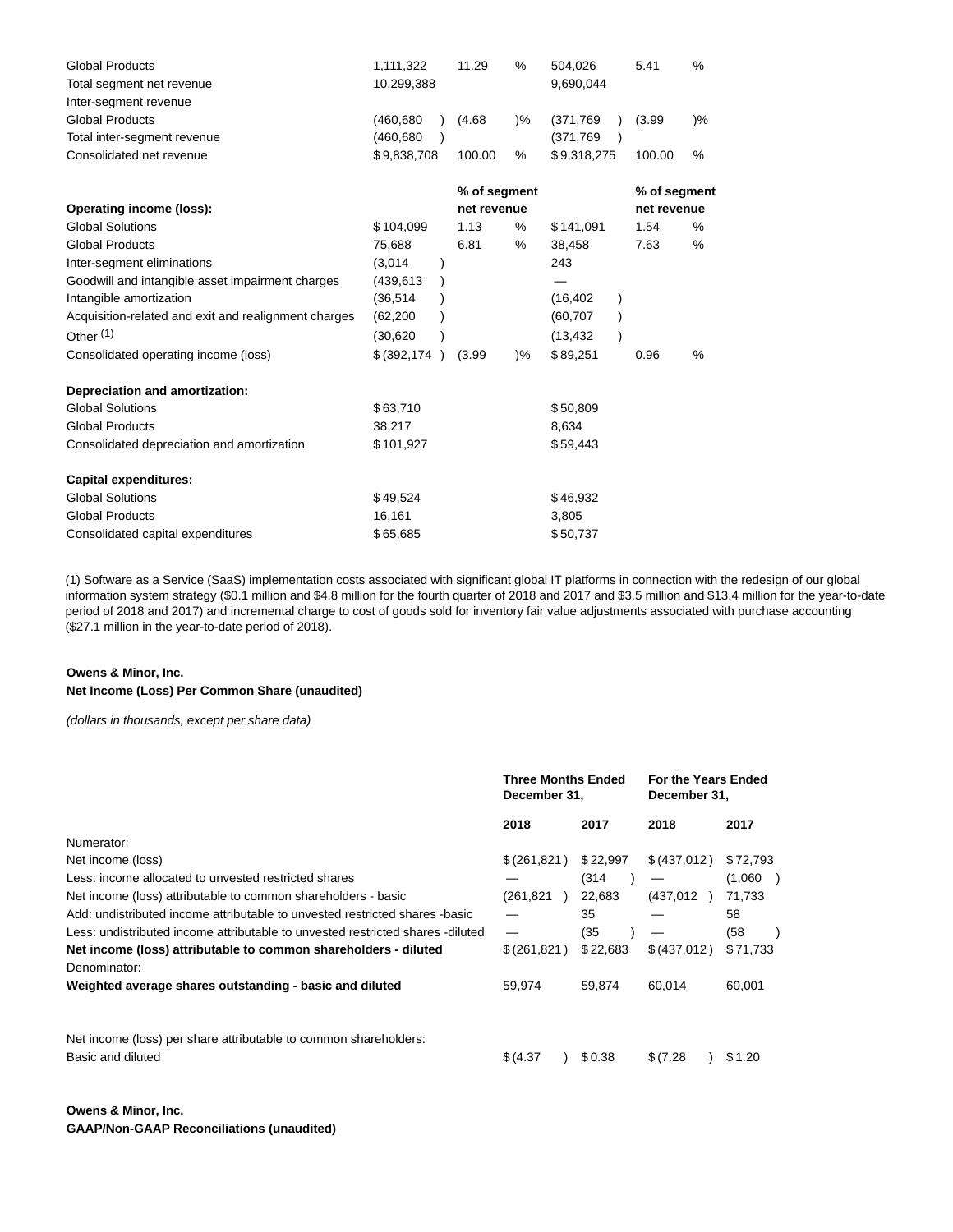| (dollars in thousands, except per share data)                            | December 31,             | <b>Three Months Ended</b> | For the Years Ended<br>December 31, |                 |               |           |  |
|--------------------------------------------------------------------------|--------------------------|---------------------------|-------------------------------------|-----------------|---------------|-----------|--|
|                                                                          | 2018                     |                           | 2017                                | 2018            |               | 2017      |  |
| Operating income (loss), as reported (GAAP)                              | \$(265,697)              |                           | \$(8,772)                           | \$ (392, 174)   |               | \$89,251  |  |
| Intangible amortization (1)                                              | 10,367                   |                           | 6,665                               | 36,514          |               | 16,402    |  |
| Goodwill and intangible asset impairment charges (2)                     | 274,166                  |                           | —                                   | 439,613         |               | $\equiv$  |  |
| Acquisition-related and exit and realignment charges (3)                 | 14,784                   |                           | 39,573                              | 62,200          |               | 60,707    |  |
| Fair value adjustments related to purchase accounting (4)<br>Other $(5)$ | 93                       |                           | 4,758                               | 27,088<br>3,532 |               | 13,432    |  |
| Operating income, adjusted (non-GAAP) (Adjusted Operating Income)        | \$33,713                 |                           | \$42,224                            | \$176,773       |               | \$179,792 |  |
| Net income (loss), as reported (GAAP)                                    | \$(261,821)              |                           | \$22,997                            | \$(437,012)     |               | \$72,793  |  |
| Intangible amortization (1)                                              | 10,367                   |                           | 6,665                               | 36,514          |               | 16,402    |  |
| Income tax expense (benefit) (6)                                         | (672)                    | $\mathcal{L}$             | (2,221)                             | (7,677)         | $\lambda$     | (5,214)   |  |
| Goodwill and intangible asset impairment charges (2)                     | 274,166                  |                           |                                     | 439,613         |               |           |  |
| Income tax expense (benefit) $(6)$                                       | (30, 669)                | $\lambda$                 |                                     | (32, 729)       | $\lambda$     | $\equiv$  |  |
| Acquisition-related and exit and realignment charges (3)                 | 14,784                   |                           | 39,573                              | 62,200          |               | 60,707    |  |
| Income tax expense (benefit) (6)                                         | (959)                    |                           | (14,833)                            | (13,079)        | $\mathcal{E}$ | (22, 200) |  |
| Fair value adjustments related to purchase accounting $(4)$              |                          |                           |                                     | 27,088          |               |           |  |
| Income tax expense (benefit) $(6)$                                       | $\overline{\phantom{0}}$ |                           |                                     | (5,696)         | $\mathcal{E}$ | $\equiv$  |  |
| Other <sup>(5)</sup>                                                     | 93                       |                           | 4,758                               | 3,532           |               | 13,432    |  |
| Income tax expense (benefit) (6)                                         | (6)                      | $\lambda$                 | (1,327)                             | (743)           |               | (3,792)   |  |
| Tax adjustments (7)                                                      |                          |                           | (34, 591)                           | (1,596)         | $\lambda$     | (34, 591) |  |
| Net income, adjusted (non-GAAP) (Adjusted Net Income)                    | \$5,283                  |                           | \$21,021                            | \$70,415        |               | \$97,537  |  |
| Net income (loss) per share, as reported (GAAP)                          | \$ (4.37)                | $\lambda$                 | \$0.38                              | \$(7.28)        |               | \$1.20    |  |
| Intangible amortization (1)                                              | 0.16                     |                           | 0.07                                | 0.47            |               | 0.18      |  |
| Goodwill and intangible asset impairment charges (2)                     | 4.08                     |                           |                                     | 6.81            |               |           |  |
| Acquisition-related and exit and realignment charges (3)                 | 0.22                     |                           | 0.42                                | 0.80            |               | 0.65      |  |
| Fair value adjustments related to purchase accounting (4)                |                          |                           |                                     | 0.33            |               | $=$       |  |
| Other <sup>(5)</sup>                                                     |                          |                           | 0.06                                | 0.04            |               | 0.16      |  |
| Tax adjustments (7)                                                      |                          |                           | (0.58)                              | (0.02)          |               | (0.58)    |  |
| Net income per share, adjusted (non-GAAP) (Adjusted EPS)                 | \$0.09                   |                           | \$0.35                              | \$1.15          |               | \$1.61    |  |

The following items have been excluded in our non-GAAP financial measures:

(1) Intangible amortization includes amortization of intangible assets established during purchase accounting for business combinations. These amounts are highly dependent on the size and frequency of acquisitions and are being excluded to allow for a more consistent comparison with forecasted, current and historical results and the results of our peers.

<sup>(2)</sup> The charges resulted from our interim goodwill impairment testing performed as a result of a decline in market capitalization of the Company and lower than projected financial results of certain reporting units due to customer losses and operational inefficiencies, which have caused us to revise our expectations with regard to future performance.

 $<sup>(3)</sup>$  Acquisition-related charges, pre-tax, were \$4.3 million and \$45.3 million for the three months and year ended December 31, 2018, compared to</sup> \$11.0 million and \$17.3 million for the same periods of 2017. Acquisition related expenses in 2018 consisted primarily of transition and transaction costs for the Halyard S&IP acquisition. Expenses in 2017 consisted primarily of transition and transaction costs for the Byram acquisition and due diligence costs for the Halyard S&IP acquisition.

Exit and realignment charges, pre-tax, were \$10.5 million and \$16.9 million for the three months and year ended December 31, 2018. Amounts in 2018 were associated with establishment of our client engagement centers. Exit and realignment charges were \$28.6 million and \$43.4 million for the three months and year ended December 31, 2017. Charges in 2017 were associated with the write-down of information system assets which are no longer used and severance charges from reduction in force and other employee costs associated with the establishment of our new client engagement center.

 $<sup>(4)</sup>$  The second and third quarters of 2018 includes an incremental charge to cost of goods sold from purchase accounting impacts related to the sale</sup> of acquired inventory that was written up to fair value in connection with the Halyard acquisition.